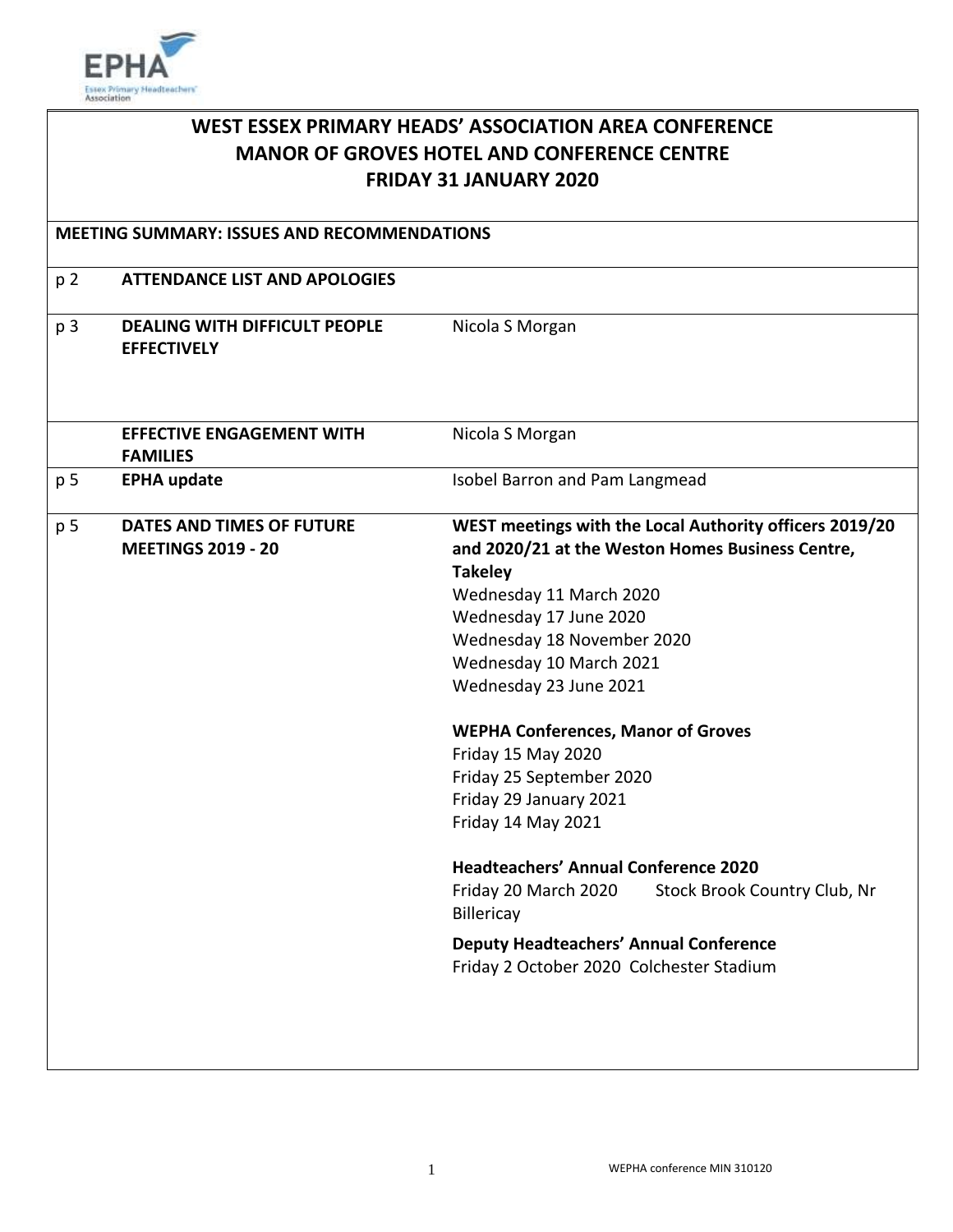

# **WEST ESSEX PRIMARY HEADS' ASSOCIATION AREA CONFERENCE FRIDAY 31 JANUARY 2020**

#### **Headteachers**

Ros Allsop Clavering Primary Tracy O'Donnell Epping Primary George Athanasiou Great Sampford Primary Teresa Phillips Thomas Willingale School Debbie Attridge Ongar Primary Christine Peden Pear Tree Mead Primary Isobel Barron Roseacres Primary/Chair Rebecca Pine Newport Primary Nikki Batt **Moreton CE Primary** Jane Pomfret Nazeing Primary Linda Chesworth Milwards Primary **Milwards Primary Matherine Semar Infants** John Clements Learning Partnership Trust Colin Raraty Rodings Primary Bryony Collins Felsted Primary Sarah Roffey High Beech CE Primary Mandy Copper Wimbish Primary David Rogers Bentfield Primary Lisa Gibbs Leverton Primary Linda Todd Radwinter CE Primary Kim Hall **Henham and Ugley Primary** Jonathan Tye Churchgate CE Primary Anthony Hull Katherine Semar Juniors Joanne Willcox Hillhouse CE Primary Michelle Hughes Thaxted Primary Nikki Willis Dr Walker's CE Primary Chris Jarmain St Mary's CE Primary, Saffron Walden

Jodie Evans **High Ongar Primary Communishing Constant** St John Fisher Catholic Primary Elizabeth Gelston Hatfield Heath Primary Sue Spearman Fawbert and Barnard Primary Claire Jackman Great Easton CE Primary Hannah Wheatcroft Farnham and Rickling Primaries

Pam Langmead EPHA Professional Officer Sam Lambert Milwards Primary Nicola S Morgan NSM Training & Consultancy Rachel Butterworth Milwards Primary

**Apologies** Victoria Marrow Hatfield Heath Primary Clare Griffiths **Dunmow St Mary's** Christine Lee **Henry Moore Primary** 

#### **School leaders**

Keeley Chandler Newport Primary Sara Cowley **Henry Moore Primary** 

**In Attendance** Sarah Green Nazeing Primary Ian Kendal Our Lady of Fatima MAT Michael Doughty Henry Moore Primary

Note: If your attendance or apologies have not been noted please contact the EPHA Professional Officer at pam@langmead.me.uk for amendment.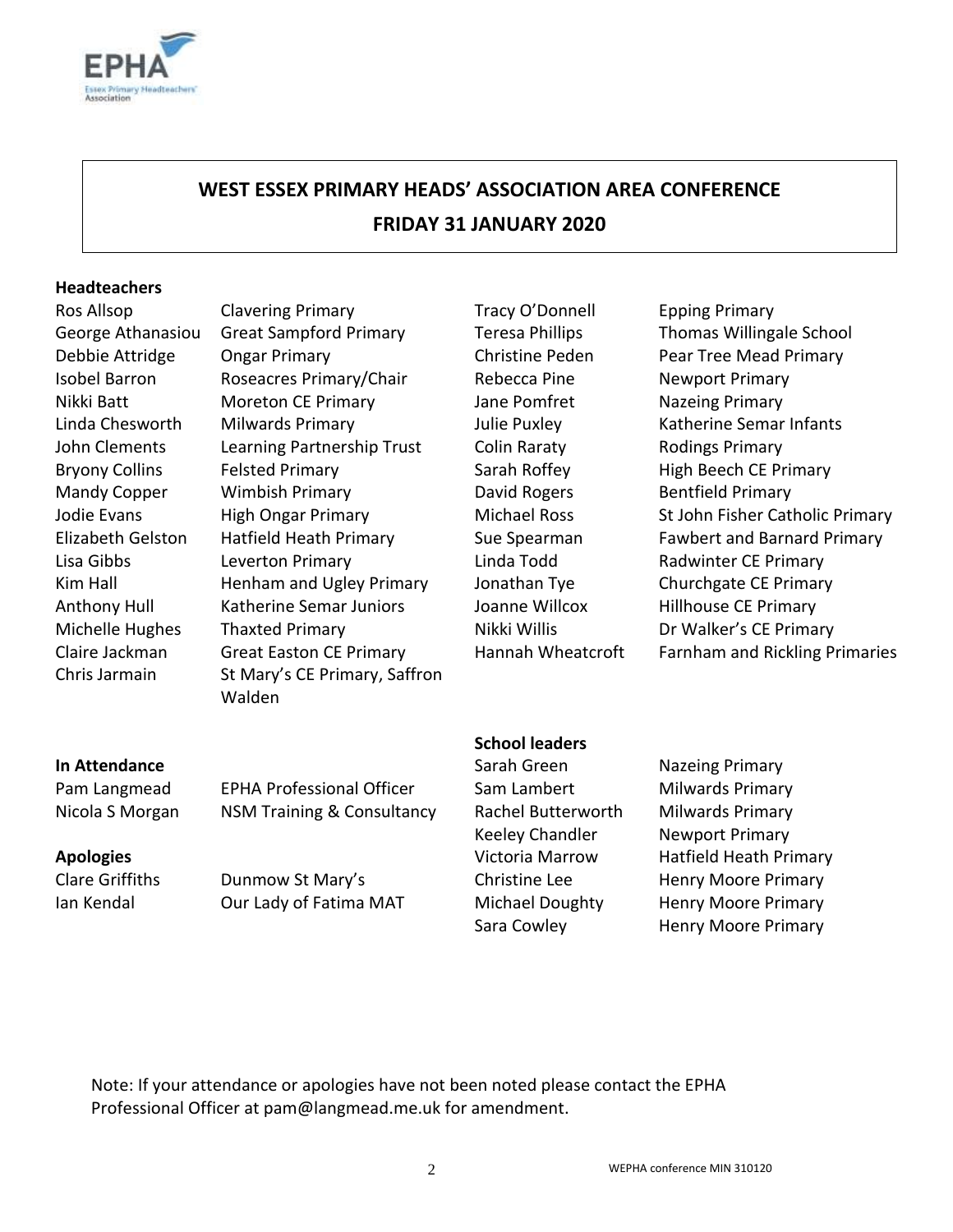

## **NOTES OF THE SPRING TERM WEPHA CONFERENCE HELD ON FRIDAY 31 JANAURY 2019 COMMENCING AT 9.15 AM**

**Action**

#### **1. EPHA WELCOME**

Welcome from Isobel Barron, WEPHA Chair, to West headteachers and senior leaders. A particular welcome was extended to new headteachers (or heads in new posts) in the West, including:

- Renette Fourie **Hereward Primary**
- Emma Hodgkinson Flitch Green Academy (Acting Principal)

Nicola Morgan was welcomed to the conference. Nicola is an international behaviour management consultant/teacher and has over twenty years' experience working in a variety of early years, primary and secondary settings, including mainstream and special needs schools.

During this time she has developed a reputation for successfully managing the most challenging classes and pupils as well as motivating and inspiring staff to help implement change and ensure sustainability. Consequently, she now runs training courses for schools/parents and is often invited to speak at key conferences on effective ways to help manage pupils within school and ways to create a positive learning environment.

### **2. DEALING WITH DIFFICULT PEOPLE EFFECTIVELY**

Dealing with difficult people can not only be tricky but they can be uncomfortable, awkward and sometimes intimidating. It can be painful while they're happening and then we 'replay the mind tapes' afterwards – with 'what we said', and then with 'what we wished we'd said' and then with 'what we really felt' and it can cause all those emotions all over again. This session looked at a simple structure to help deal effectively with difficult people.

Nicola suggested 10 steps for dealing with difficult people:

- 1. Get your sticker off (get your ego out of the way)
- 2. Listen
- 3. Apologise
- 4. Ask open and leading questions
- 5. Restate and closed questions
- 6. Show empathy
- 7. **Suggest action (directed question)**
- 8. Thank them
- 9. Follow through
- 10. Shrug off the negative and take the next call

### **Starting a difficult conversation**

*'I want to have a chat with you about something that is bothering me a little. It's not a big*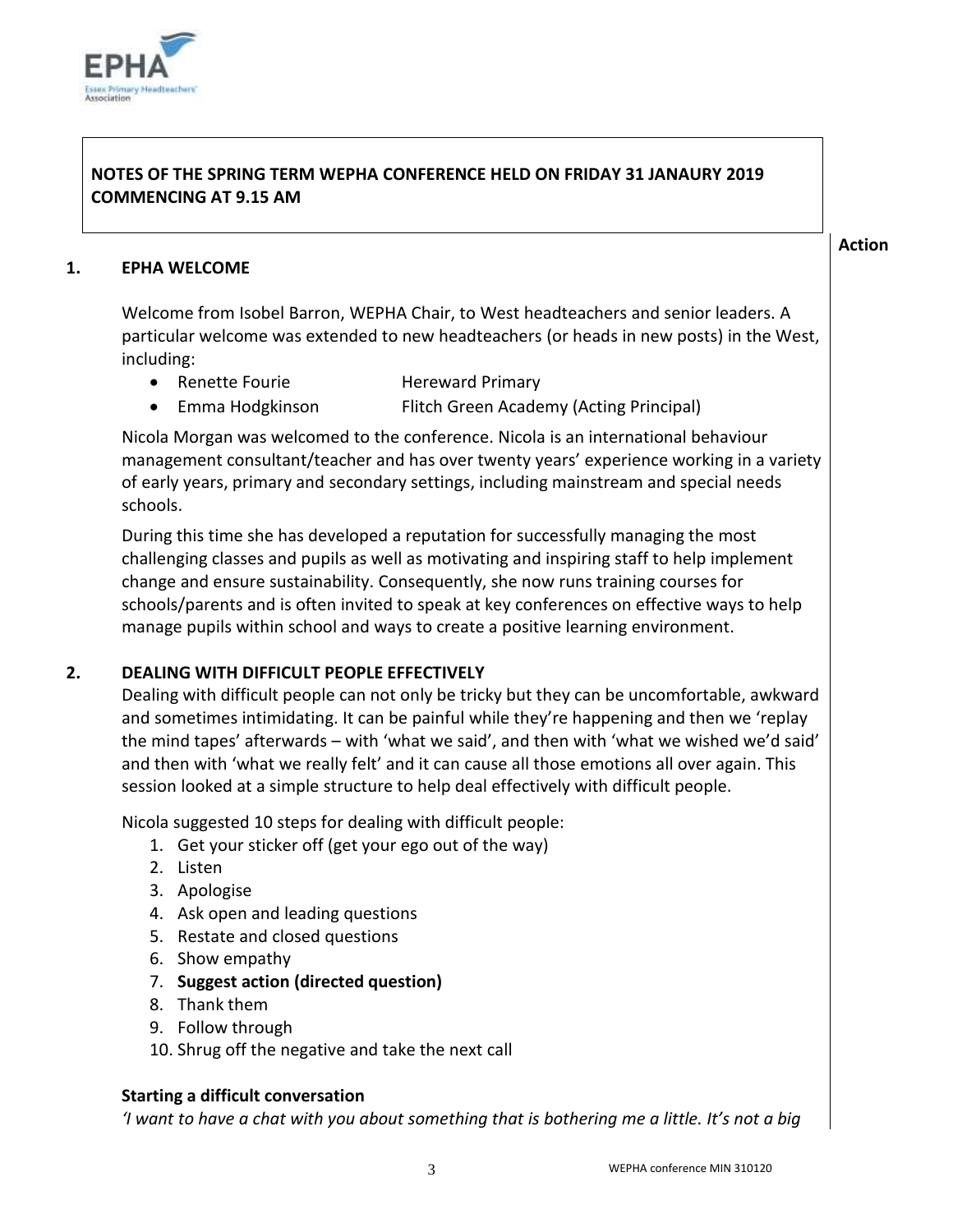

*deal, but I do want to talk about it.' 'I want to talk to you about something that I am concerned about. I think that we both might find this a difficult conversation, and I want us both to be as constructive as possible during it.'*

- 1. Take your sticker off. MMFI – Make Me Feel Important
- 2. Really listen

The problem:

- 1. Assumptive learning
- 2. Selective Listening
- 3. Detail-itis listening

Techniques to help you be a better listener

- 1. Reflect
- 2. Respond
- 3. Record

Communication – 7% linguistics, 38% tone, 55% body language Amy Cuddy TED talk Your body language may shape who you are [https://www.ted.com/talks/amy\\_cuddy\\_your\\_body\\_language\\_may\\_shape\\_who\\_you\\_are?l](https://www.ted.com/talks/amy_cuddy_your_body_language_may_shape_who_you_are?language=en) [anguage=en](https://www.ted.com/talks/amy_cuddy_your_body_language_may_shape_who_you_are?language=en)

3. Skillfully apologise

Don't use: apologise, afraid, unfortunately, but..

Make an apology personal – don't apologise on behalf of the school. Don't over-sympathise Don't place blame

- 4. Ask open questions
	- Open questions elicit information: how, why, when, what, where, who?
- 5. Restate and closed questions
	- Closed questions gain clarity: can, could, will, would, do, did, is have, are.

Nicola mentioned Brene Brown https://brenebrown.com/

- 6. Show empathy
- 7. Suggested action
	- Tell them the solution (single option)
	- Give them a choice (two options)
	- Open question

Only ever promise what you – yourself can do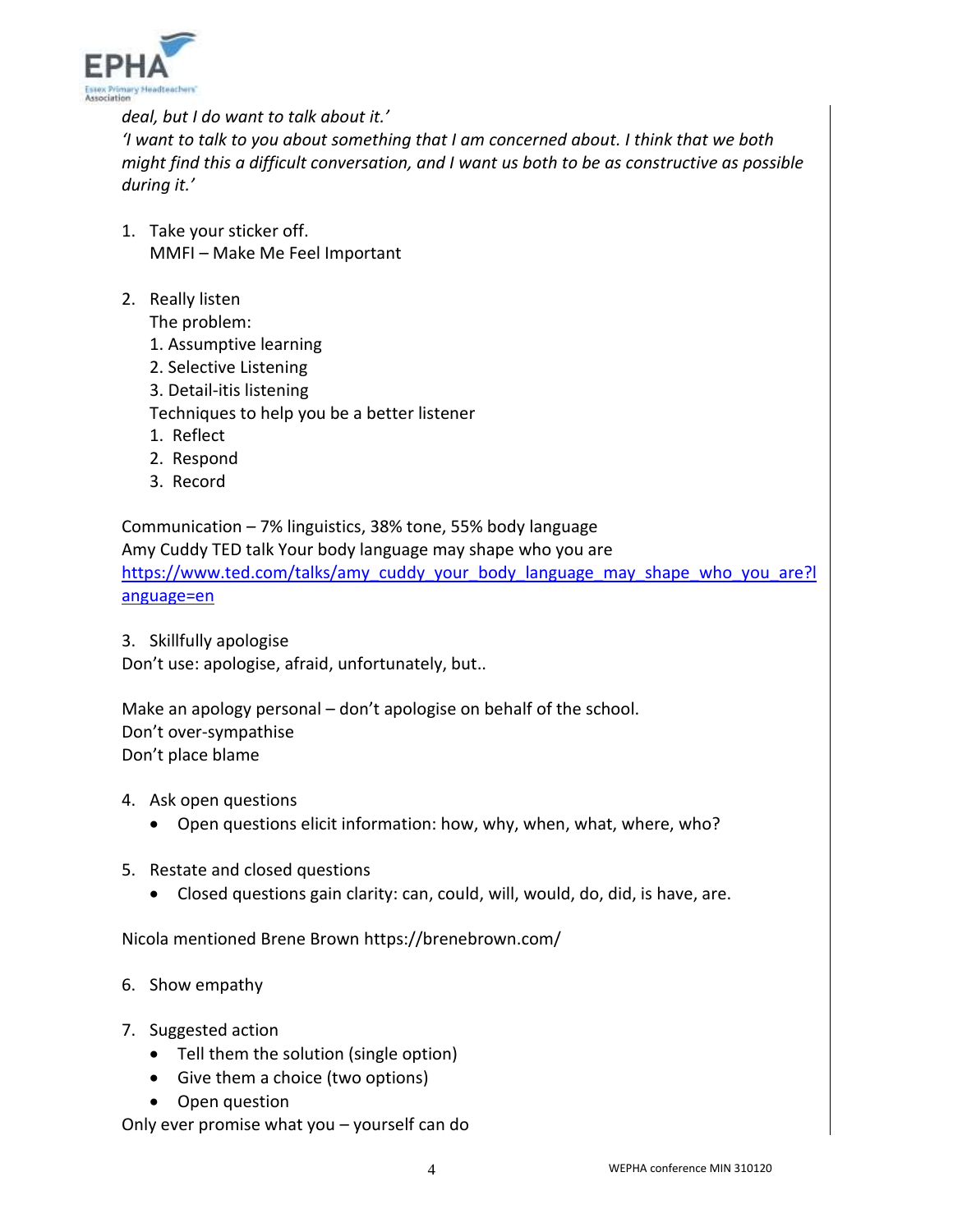

Always under-promise and over-deliver. Never the other way around.

#### **Obtaining Invitation**

Ask the following questions:

'What is the best way for me to give you this information?'

'Would you like a friend or family member to sit with you and support you during this meeting?'

'Would you prefer to ask questions in order to receive the information?'

Asking someone to change their behaviour

**SID**

Step 1: Be **S**pecific

'When you give me urgent work to do just before I'm about to leave…"

Step 2: Talk about the practical or emotional **I**mpact

'…it means that I either rush to do the work before I leave (and risk making mistakes) or I am late leaving, which means I miss my bus.'

Step 3: Say what your **D**esired outcome is

'It would really help me if we could have a quick chat half an hour before I leave, so I can see if there's anything you want me to do before I go.'

8. Thank them

9. Follow through

10. Shrug off the negative

What support do you have?



**Nicola S Morgan** email: **nsmtc@live.co.uk** web: **nsmtc.co.uk** twitter: **@nsmtc** fb: **@NicolaSusanMorgan** tel: **029 20193162**

### **3. EFFECTIVE ENGAGEMENT WITH FAMILIES**

Research shows that engaging families in school has a significant and very positive impact on students' learning. This session will provide practical information and strategies which have been extensively trialled in a variety of different settings.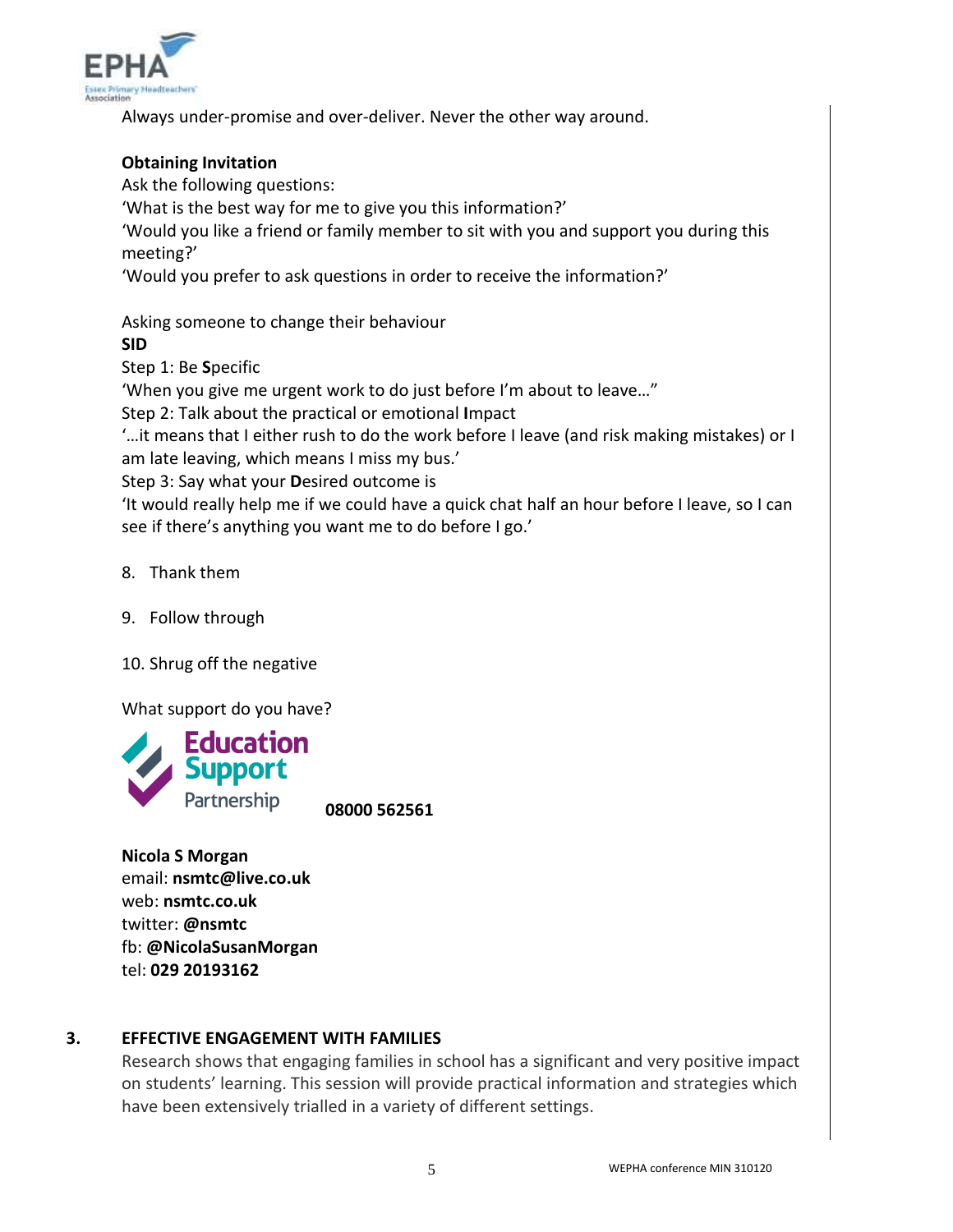

#### **Toolkit needed**

- $\checkmark$  Identify parent needs
- $\checkmark$  Audit current work
- $\checkmark$  Identify useful initiatives
- $\checkmark$  Develop an action plan
- $\checkmark$  Evaluation
- $\checkmark$  Engage with other organisations

#### **Parent Involvement Policy**

- $\checkmark$  Communication
- $\checkmark$  Parenting
- $\checkmark$  Child's Learning
- $\checkmark$  School Decision Making
- $\checkmark$  Community Involvement

Nicola agreed to share an example of a parent involvement policy.

#### **Behaviour Management Review Committee**

Invite school staff, students, governors and parents to form a behaviour management review committee to assess:

- Current procedures and systems
- Develop programmes and processes

#### **Obtaining Parent Invitation**

Ask the following questions:

'What is the best way for me to give you the information?'

'Would you like a friend or family member to sit with you and support you during this meeting?'

'Would you prefer to ask questions in order to receive the information?'

#### **TIME model**

**T**alk to parents as often as possible, either face to face or on the phone.

**I**nvite parents into school or to attend activities in the community.

**M**ediate immediately to help reduce misunderstandings and rebuild relationships.

**E**ncourage parents, highlighting their knowledge, celebrating their achievements and equipping them with more skills.

#### **Parenting Initiatives**

- $\checkmark$  Restorative Thinking Programme (parenting without conflict)
- $\checkmark$  The FAST Programme
- $\checkmark$  Strengthening Families
- $\checkmark$  Solihull Approach
- $\checkmark$  Malborough Model
- $\checkmark$  Mellow Parenting Programme
- $\checkmark$  Family Growth Mindset Scheme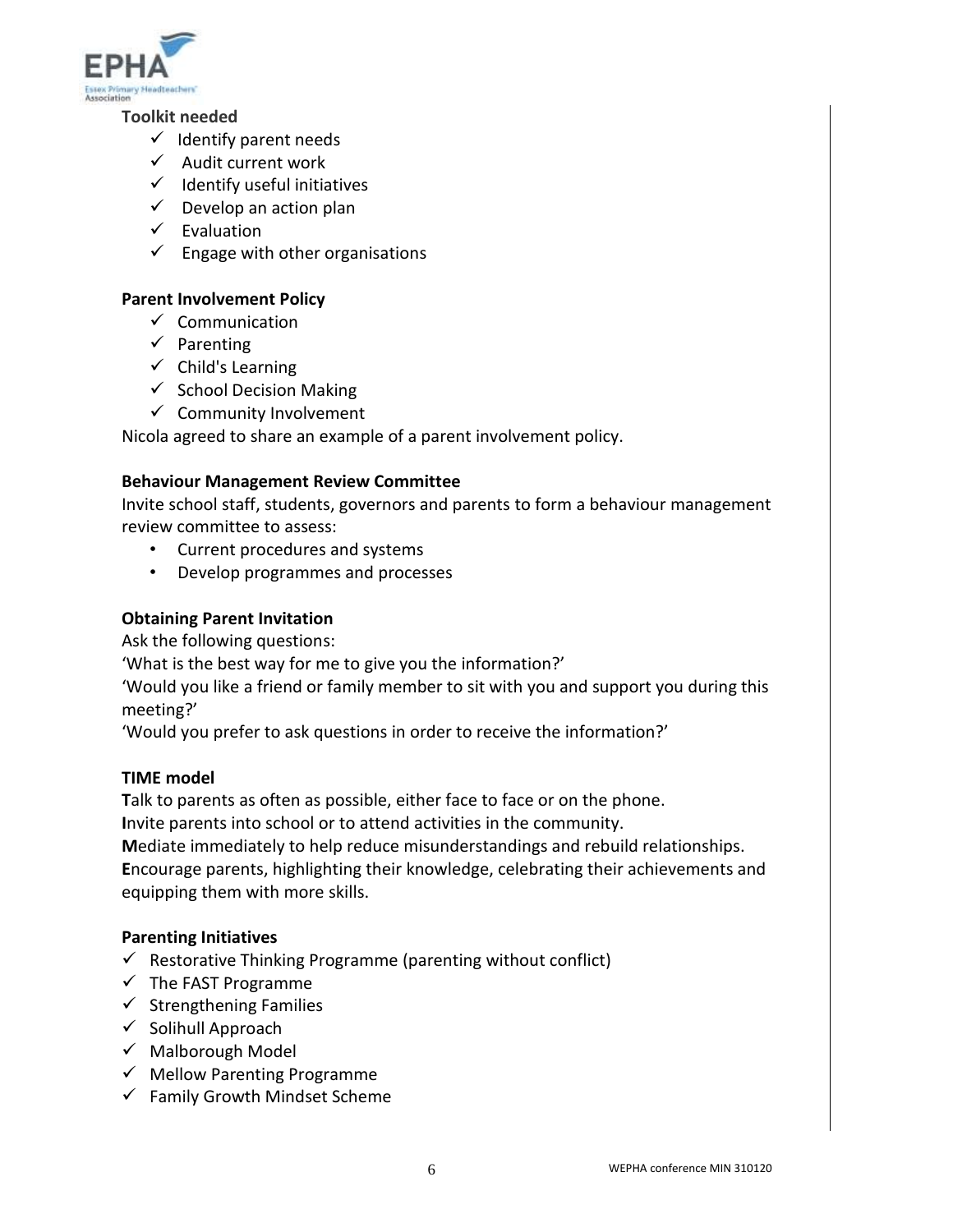

### **Hard To Reach Parents / Difficult To Engage**

- $\checkmark$  What's in it for me?
- $\checkmark$  The grown-up method
- $\checkmark$  Calendar
- $\checkmark$  Outside school visits
- $\checkmark$  Disguise the activity
- $\checkmark$  Buddy-up system
- $\checkmark$  The loyalty card scheme



How Time Credits work: a hour = a hour



www.timecredits.com

#### **4. EPHA UPDATE**

### **a) Dates for the diary**

The EPHA Professional Officer noted a number of forthcoming dates, including Equality Act training  $-16<sup>th</sup>$  March – Chelmsford City Racecourse

The Headteachers' conference is full!

### **b) Cost of WEPHA conferences**

The EPHA Professional Officer explained that the current cost of the WEPHA conference - £50 per delegate – only covers the cost of the venue, and any speakers are paid from the main EPHA account. It was **AGREED** that the conference cost should be raised to £60, which will partly pay for the speakers in future.